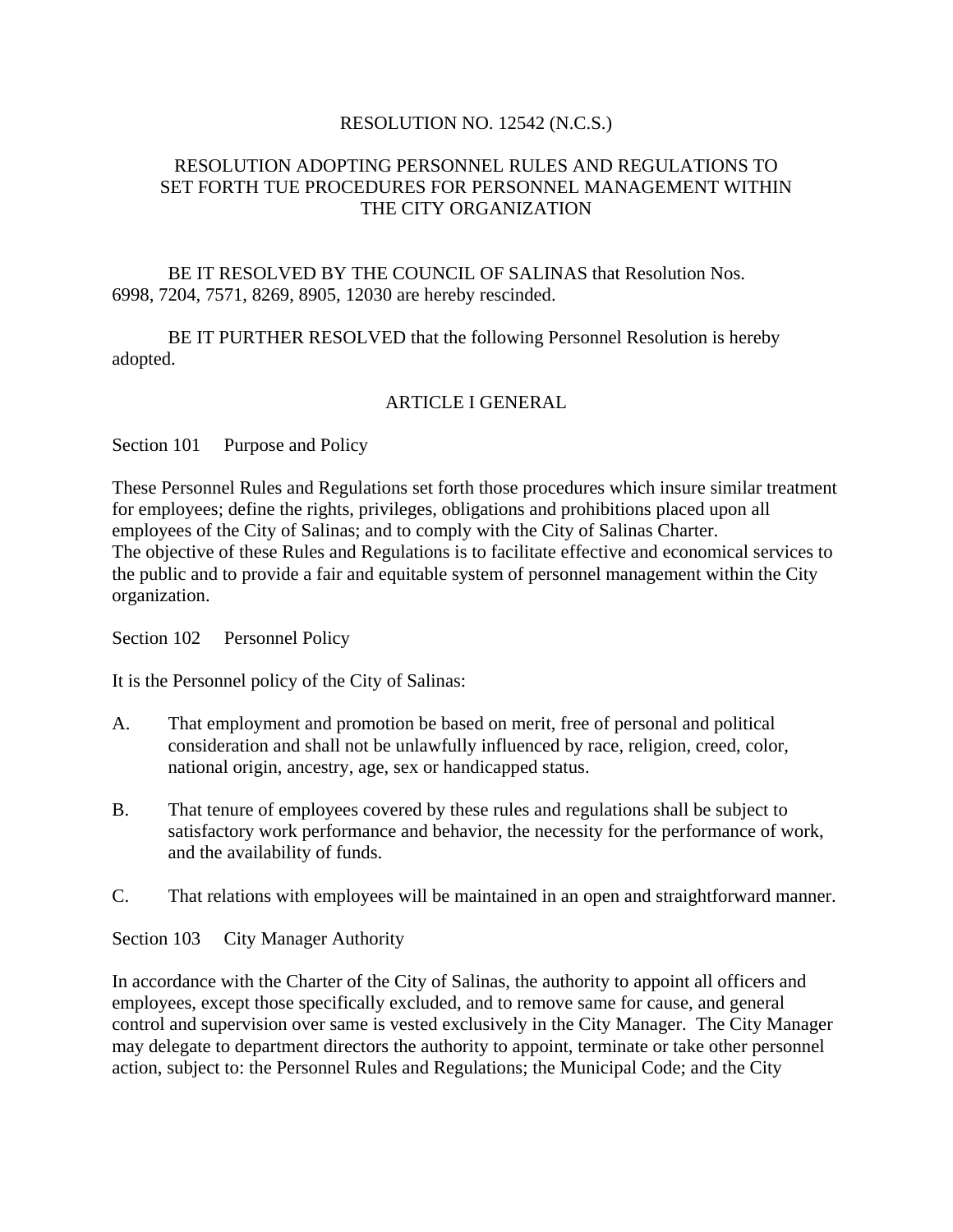Charter. The Personnel system is established by Section 2-4 of the City Code of the City of Salinas and shall be administered by the City Manager.

Section 104 Adoption of Rules and Regulations

These Rules and Regulations have been adopted by the City Council in order to establish an equitab1e and uniform procedure for dealing with employment relationships with the employees of the City of Salinas. Clarification of these Rules and Regulations shall be the responsibility of the City Manager by directives.

Section 105 Employment Constitutes Acceptance of Rules

In accepting employment with the City of Salinas, each employee agrees to be governed by and to comply with the Personnel Rules and Regulations, Administrative Rules and Regulations established by the City Manager, and Rules and Regulations and directives of the department in which she or he is employed.

Section 106 Exceptions to Policy

These Rules and Regulations shall apply to all offices, positions and employments in the service of the City, except those appointed by or subject to the direct control of the City Council.

Section 107 Conflict With Charter

None of the Personnel Rules and Regulations, Administrative Directives established by the City Manager, department rules, regulations or-directives, shall be in conflict or supersede any provisions of the Charter of the City of Salinas and in the event of conflict, the Charter shall control.

Section 108 Separability

Should any of the provisions contained in this resolution be rendered or declared invalid by reason of any State or Federal legislation, court action, emergency situation, such invalidation so declared shall not invalidate the remaining portion hereof and they shall remain in full force and effect.

### ARTICLE II DEFINITIONS

Section 210 Meaning

For the purpose of this resolution, unless it its plainly evident form the context that a different meaning is intended, terms used in the Personnel Rules and Regulations shall have the meanings as set forth in this Resolution.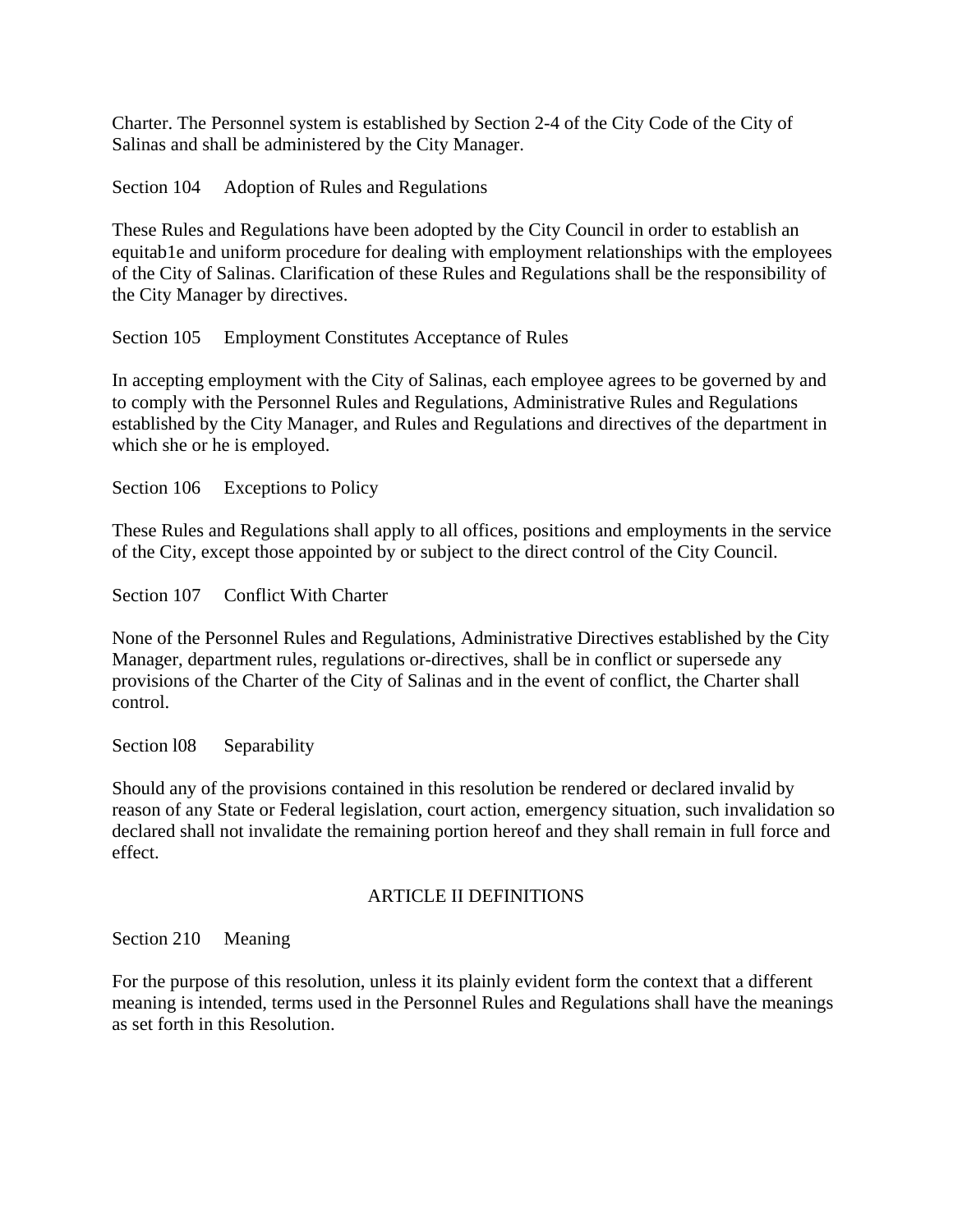### Section 202 Appointing Authority

The term 'appointing authority" shall mean the City Manager. The City Manager may delegate his or her power to appoint or remove employees for cause to any and all department directors and shall have the sole authority to appoint department directors under his or her control.

Section 203 Classification Plan

"Classification Plan" shall mean a list of the titles of the classes of all regular, part-time, or temporary positions in the municipal service, and a written specification defining each class. The class specification shall include a summary statement of duties and responsibilities, reporting relationships and minimum or desirable qualifications for appointment, and may include such other pertinent information as the Personnel Officer may deem desirable.

Section 204 Classified Service

"Classified Service" shall include all positions in the City service not specifically included in the "Unclassified Service" (see Section 218).

Section 205 Compensation Plan

The term "Compensation Plan" shall mean a plan adopted by resolution which includes all salary schedules by classification and any other form of compensation provided to employees either in the Classified or Unclassified City service. That plan may be divided into separate employee representation units.

Section 206 Demotion

"Demotion" shall mean the movement of an employee from one class to another having a lower maximum rate of pay. Demotions may be a disciplinary or non-disciplinary action.

Section 207 Discharge

The term "Discharge" shall mean "disciplinary termination".

Section 208 Non-Pay Status

"Non-Pay Status" shall mean the period in which an employee is not at work and has been granted a leave of absence without pay.

Section 209 Pay Status

The term "Pay Status" shall mean the period in which the employee is at work or: on vacation; annual leave; sick leave; leave as a result of industrial injury; paid military leave or any other approved leave of absence with pay.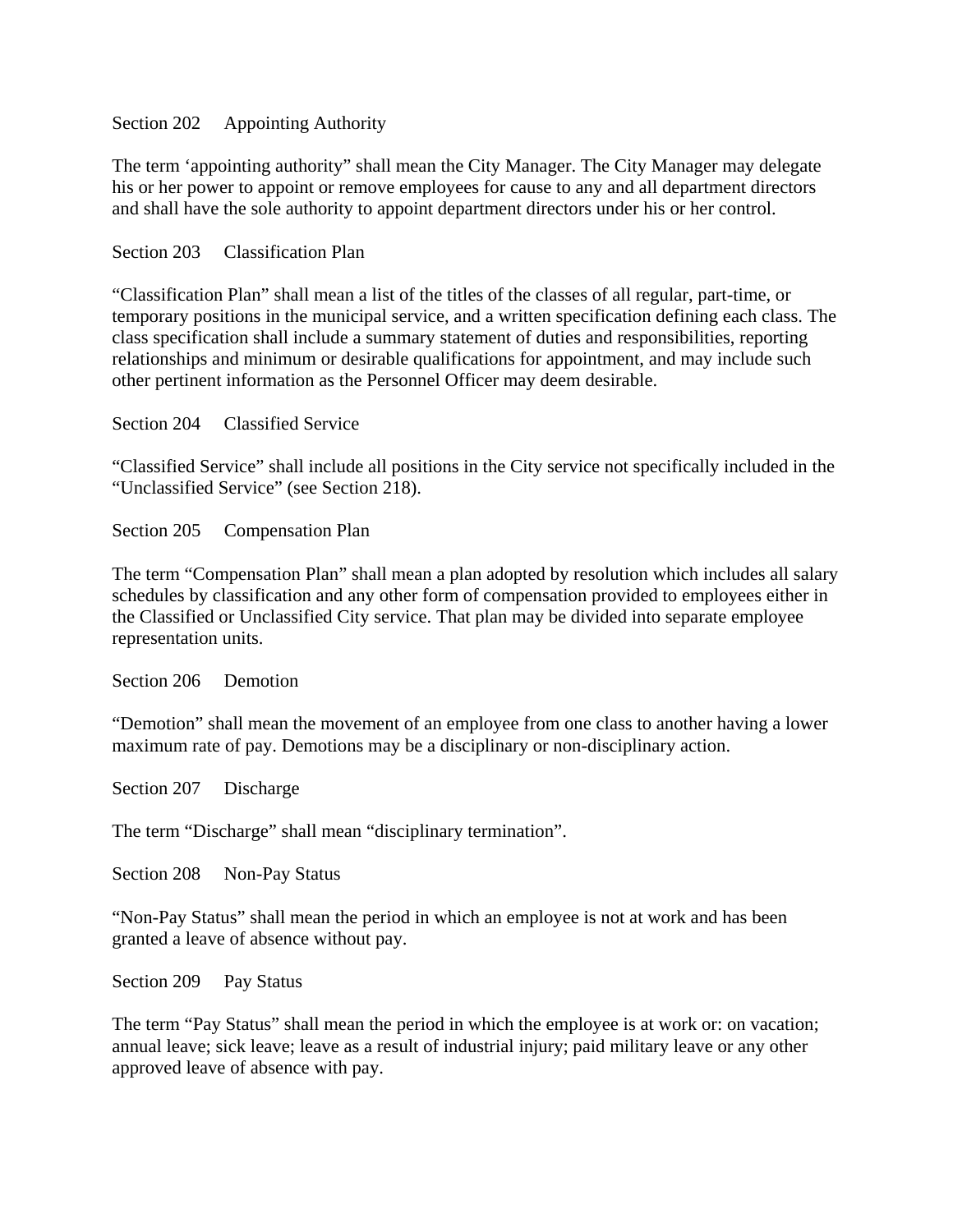Section 210 Personnel Action Form

"Personnel Action Form" shall mean the form prescribed by the Personnel Officer which shall govern any and all personnel actions including but not limited to: change of address; salary; appointment; termination, etc.

Section 211 Probation

The term "Probation" shall mean that period of time described in Article IV of this resolution.

Section 212 Promotion

The term "Promotion" shall mean the movement of an employee from one class to another class having a higher maximum rate of pay.

Section 213 Salary Range

Salary Range" means a series of salary steps or movements having a minimum and maximum. Salary ranges are assigned to each classification in the classified service and are found in the Compensation Plan.

Section 214 Shift Personnel

"Shift Personnel" shall mean personnel whose duty assignment is for 24 consecutive hours or more with at least 24 hours or more scheduled for off duty before another assignment is commenced.

Section 215 Suspension

The term "Suspension" shall mean the temporary removal of an employee from a pay status for reasons of pending disciplinary action, disciplinary reason or other just causes.

Section 216 Sworn Personnel

"Sworn Personnel" shall mean either Police Officers or Firefighters sworn to carry out either Police of Fire duties and powers.

Section 217 Termination

"Termination" shall mean the separation of an employee from municipal service. Termination may be by death, lay off resignation, retirement, work completion, lack of work or funds, or for non-disciplinary reasons as specified in Article VI.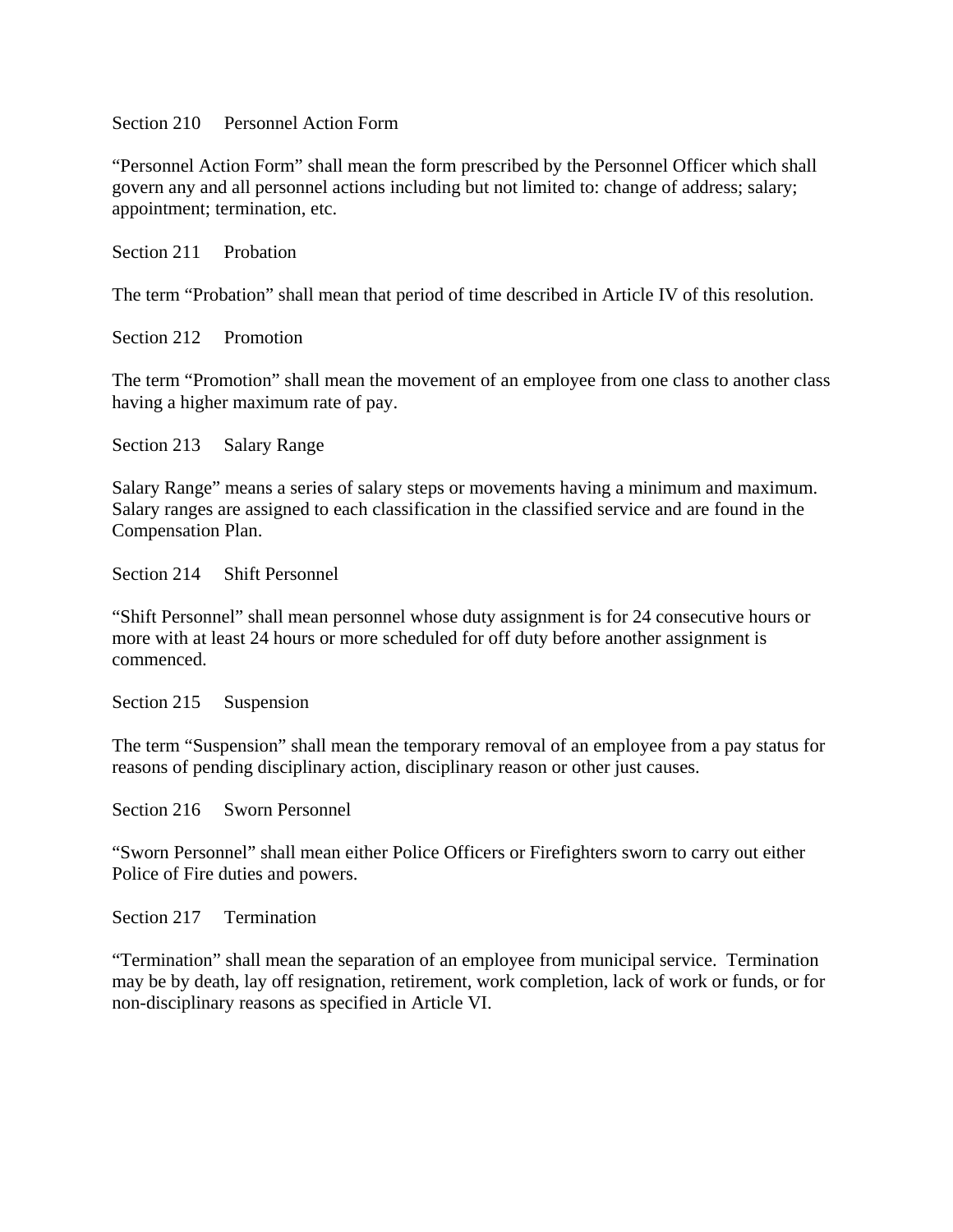### Section 218 Unclassified Service

The Unclassified Service shall include the positions of: City Manager, City Attorney and appointments considered temporary or part time hourly.

## ARTICLE III EMPLOYMENT

### Section 300 General

Employment with the City of Salinas shall be based upon merit and fitness and is open to all who possess the qualifications necessary to perform the work, file a timely official City of Salinas application form, compete successfully in the selection process, appear on the eligibility list, be selected by the appointing authority and conform with the appointment procedures of the Municipal Code.

### Section 301 Recruitment

Recruitment for qualified applicants will be a process whereby the City shall have available applications from qualified persons for possible employment. Notices of job opportunities may be placed in newspapers, magazines and posted announcements. In addition, they may be given to local and state agencies, community groups offering services, and employee groups which may help to bring response from qualified persons.

### Section 302 Selection Process

The selection process may consist of such recognized techniques as oral and written examinations, performance tests, evaluation of ability through background evaluation and personal interviews, psychological evaluation, polygraph assessment, medical examination, or any combination of indicators, and shall not be influenced by race, religion, creed, color, national origin, handicapped status, sex or age, unless sex or age are bona fide occupational qualifications. The Personnel Officer shall be responsible for the design and administration of any selection procedure in the classified service. The selection procedures shall conform with the Municipal Code and City Charter.

### Section 303 Classes of Appointment

Employment in the municipal service shall be divided into the following classes of appointment:

- A. Regular, full time appointment on a full time basin in an authorized budgeted position.
- B. Regular, part-time appointment on a part-time regular basis to an authorized budgeted position. Regular part-time employees shall receive benefits and salary as stated in the appropriate compensation plan.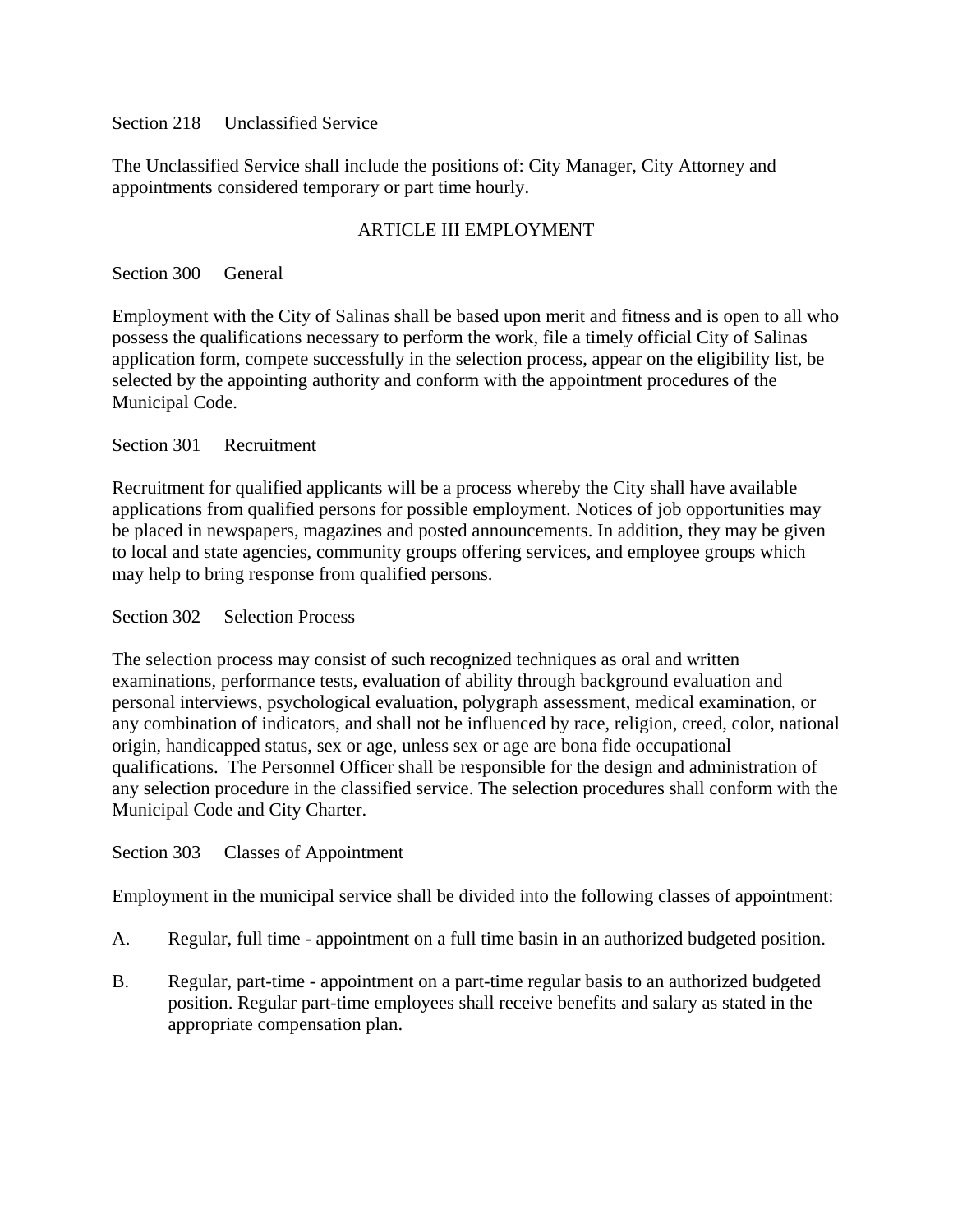- C. Temporary appointment to temporary positions shall be made to positions that have the same class titles as regular full time or regular part-time positions, but shall not exceed 1,040 hours in any twelve-month period.
- D. Part-Time, hourly appointment to a part—time hourly position is on an "as needed" basis and may exceed twelve consecutive months of employment provided that employment does not exceed an average of 30 hours per week over a period of twelve consecutive months.
- E. Emergency appointment all emergency appointments, as per, Municipal Code Section 25—9, shall be considered temporary or part—time hourly appointments.
- F. Special Employee appointment to a special program. Employees assigned as special may or may not receive benefits and other programs available to regular employees. Continued employment is dependent, in addition to the limitations set forth in this resolution, to continued funding of the special program.

Section 304 Reinstatement

Reinstatement is the rehiring of an employee who has been laid off due to forced reduction, or abolishment of position.

Section 305 Reappointment

Reappointment after termination shall be considered as new employment. Reappointments may only be made upon request of the appointing authority if the individual has:

- A. Been terminated less than one year.
- B. Left City service in good standing.
- C. The approval of the Personnel Officer and the department head.

Reappointment shall only be made to the classification which the individual left.

Section 306 Transfer

Any employee may be transferred from one department, division or unit to another in the same class. In each case, no transfer shall be made unless approved by the Department Directors concerned and the City Manager.

Section 307 Promotions

Promotional procedures shall be governed by the Municipal Code. It is the policy of the City of Salinas to encourage advancement of personnel within the department and the organization. Promotional opportunities shall be listed as: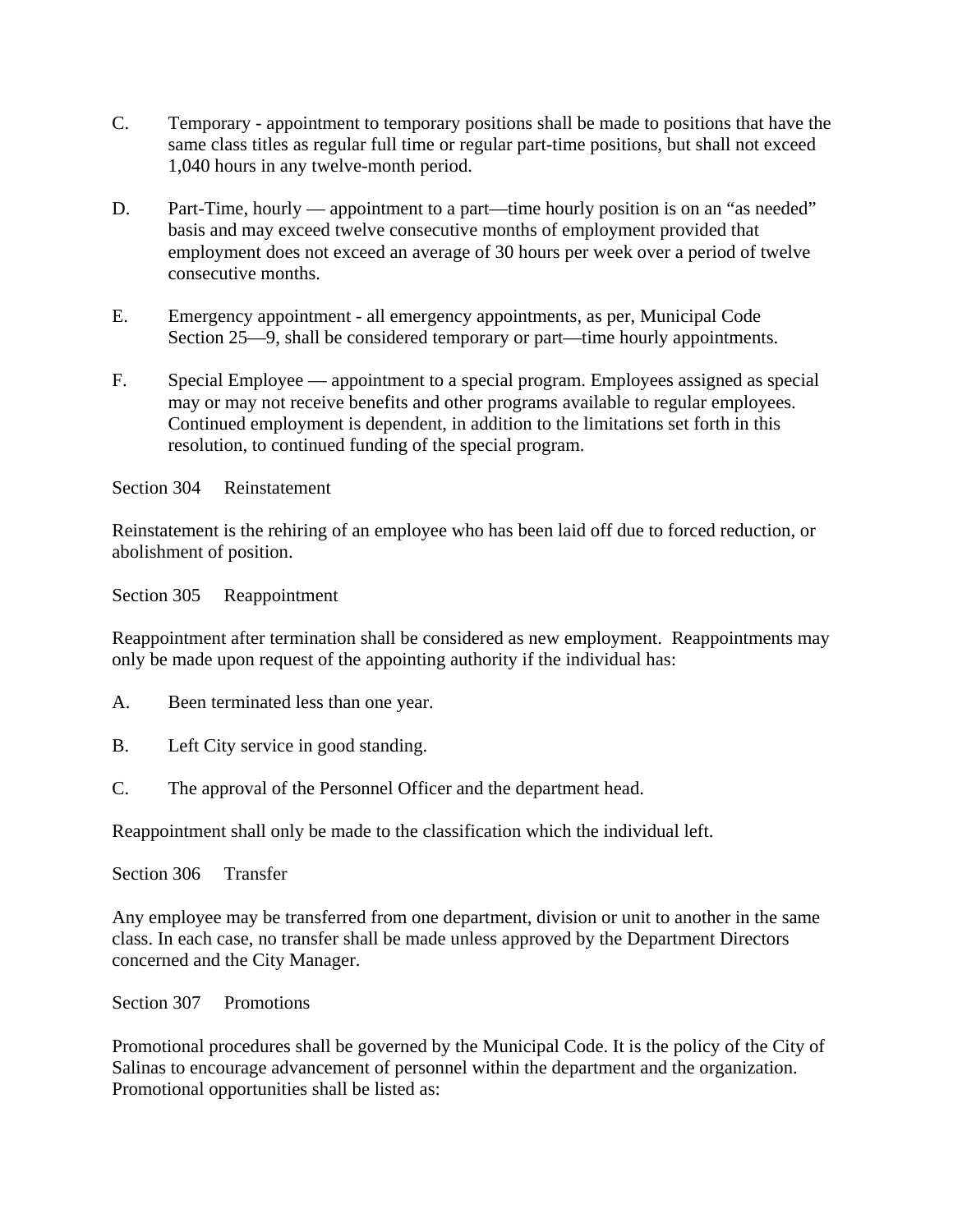Open: Those employment opportunities open to any qualified person.

Promotional: Those opportunities available to regular and part-time regular employees only.

The type of listing requested by the appointing authority shall be subject to approval by the Personnel Officer.

Section 308 Demotion

The appointing authority may demote an employee whose ability to perform the required duty falls below acceptable standards, when the need for a position which an employee fills no longer exists, or when an employee requests a demotion. A demotion may be considered disciplinary or non-disciplinary action.

No employee shall be demoted to a classification for which he or she does not possess the minimum qualifications. Reduction in pay for regular full time or regular part-time employees shall be considered a demotion. If the demotion is disciplinary, the employees shall have the right of appeal through the grievance procedure.

Section 309 Suspension

The City Manager has the right to suspend employees with or without pay in the classified service for a period not to exceed 60 calendar days in any calendar year.

Section 310 Continued Employment

Continued employment of employees with the City of Salinas shall be subject to good behavior, satisfactory work performance, necessity for the performance of the work, and the availability of funds.

### ARTICLE IV PROBATION

Section 401 Original Probationary Period

All original appointments to regular full or regular part-time positions shall be tentative and subject to a probation period of six months for miscellaneous employees or twelve months for sworn Fire and eighteen for sworn Police personnel. Miscellaneous employees and sworn Public Safety employees shall be as defined in the appropriate sections of the State of California Government Code. All other classes of appointment referred to in Article III, Section 303, shall be tentative for duration of employment.

Section 402 Objective of Probationary Period

The probationary period shall be regarded as part of the selection process and shall be utilized for closely evaluating the employee's work, for reviewing the most effective adjustment of a new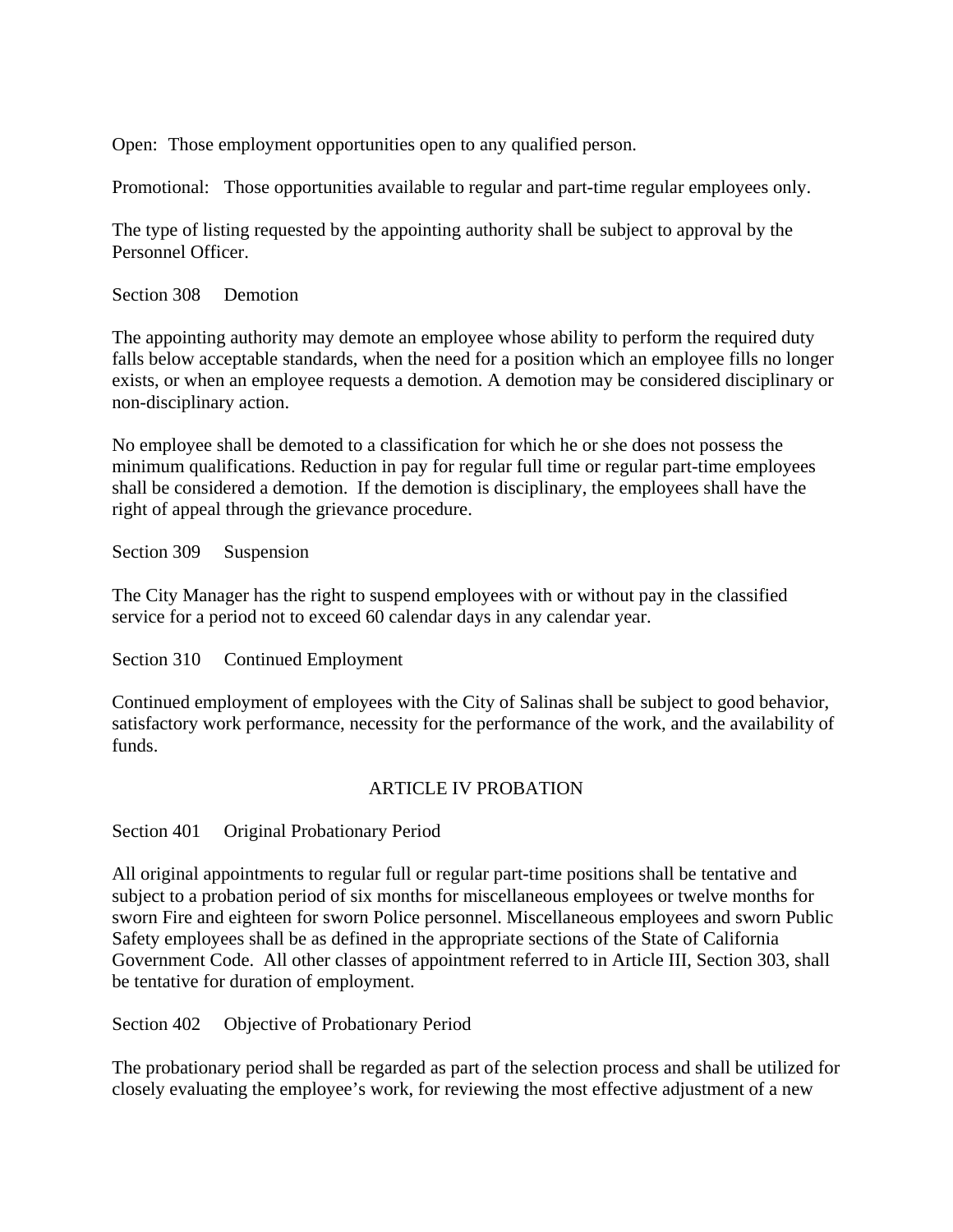employee to his/her position and for rejection any probationary employee whose performance does not meet acceptable standards of work.

Section 403 Probationary Performance Evaluation Report

A report of performance of each probationary employee shall be made by the appropriate department supervisor and shown to the employee on or before expiration of the probationary period.

Section 404 Probation Period After Promotion

A promoted miscellaneous or Public Safety employee shall serve a probationary period of six months. A promoted employee may be returned to the position held prior to promotion if the employee does not successfully complete the probationary period after promotion.

Section 405 Rejection of a Probationary Employee

During the probationary period, an employee may be suspended, demoted or rejected at any time by the appointing authority.

Section 406 Extension of Probationary Period

The probationary period established by this Resolution may be extended for a period not to exceed six months upon the approval of the appointing authority and the City Manager and upon notice to the employee.

ARTICLE V HOURS, COMPENSATION AND CLASSIFICATION

Section 501 Compensation Plan

The Compensation Plan adopted by the City Council by Resolution shall provide for salary rate and salary schedules, rates, ranges, steps, time of increases, establishment of salary, and any other special compensation or items related to the total compensation paid to employees (refer to Section 205).

Section 502 Classification Plan

Each position within the City's service shall be assigned a City classification. The classification statement may include those items necessary to describe a summary of duties, reporting relationships, minimum and desirable qualifications and any other pertinent information the Personnel Officer may deem desirable. The Classification Plan shall be kept in the Personnel Division (refer to Section 203).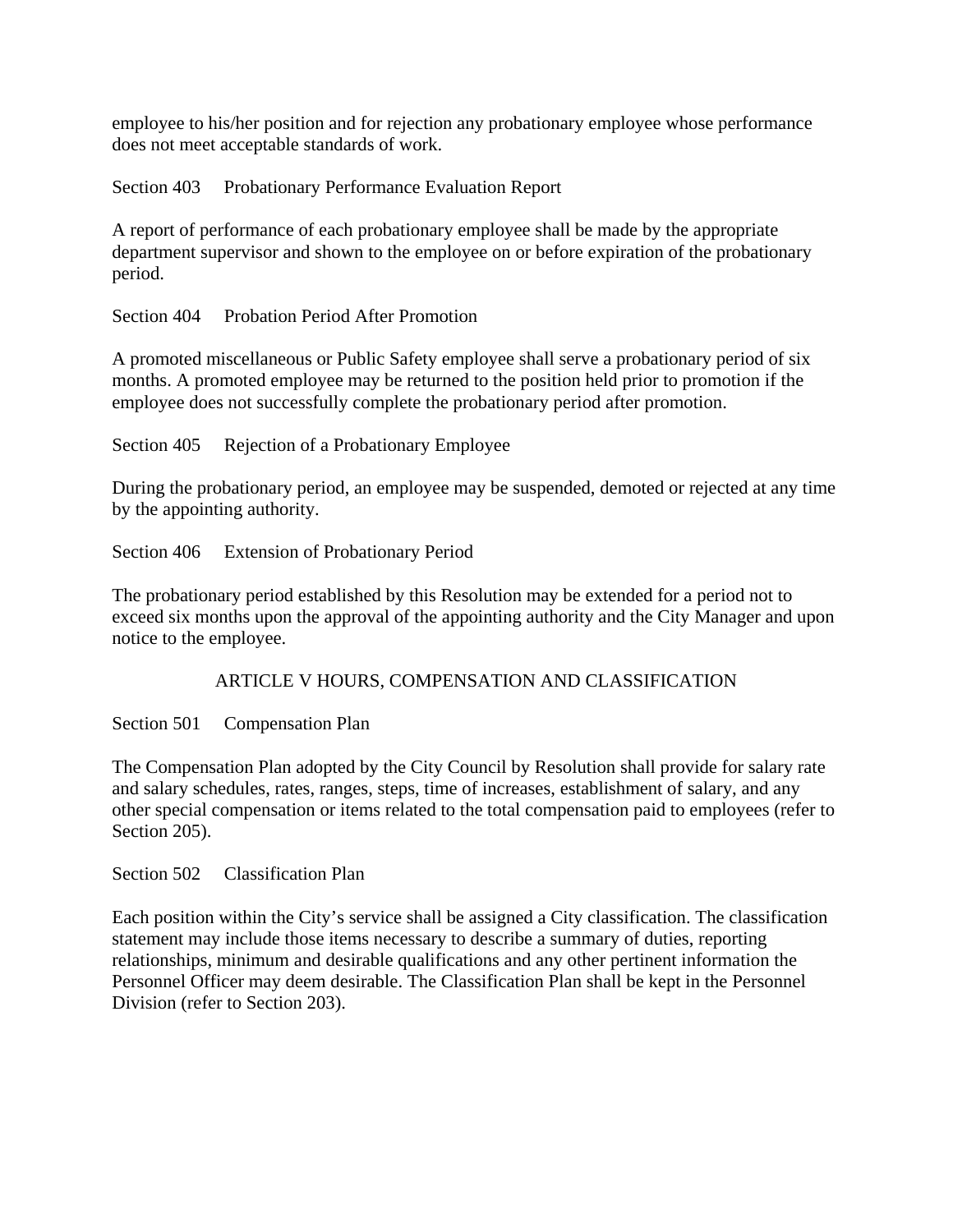### Section 503 Administration of the Classification and Compensation Plan

The City Council shall administer the compensation arid classification plan for officials appointed by the City Council. The City Manager shall administer the classification and compensation plans for all other employees.

Section 504 Salary Merit Increases

All movements through a salary range shall be considered merit increases and are subject to administrative direction, compensation plan requirements, and the Municipal Code (Section 25- 4).

Section 505 Salary Decreases

The salary of any employee may be decreased at any time to a lower salary, within the salary range, by the City Manager or upon the recommendation of the designated appointing authority that the quantity, quality, or manner of performance of service do not justify the salary received. This shall be considered a demotion as defined in Section 206.

In, the event of a downward adjustment of the salary range which results in a reduction in the established salary of an individual employee, the City Manager may, if conditions warrant, continue the salary for such employee in an amount in excess of the new range maximum for a reasonable period of time (not normally to exceed two (2) years). Such interim salary rate shall be defined as a "Y-Rate".

Section 506 Standard Work Periods

The standard work periods for all classes of employees shall be such as are established by the City Manager or his/her designee.

Section 507 Exceptions to Standard Work Periods

The City Manager is authorized to designate other work periods and hours for employees in emergency situations or when the best interest of the City nay be served by such readjustment of standard work hours.

Section 508 Attendance

Employees shall be in attendance at their assigned duties at the time and place prescribed for the department to which they are assigned.

Section 509 Pay Periods

Pay periods shall be established by the City but in no case shall be in conflict with State law.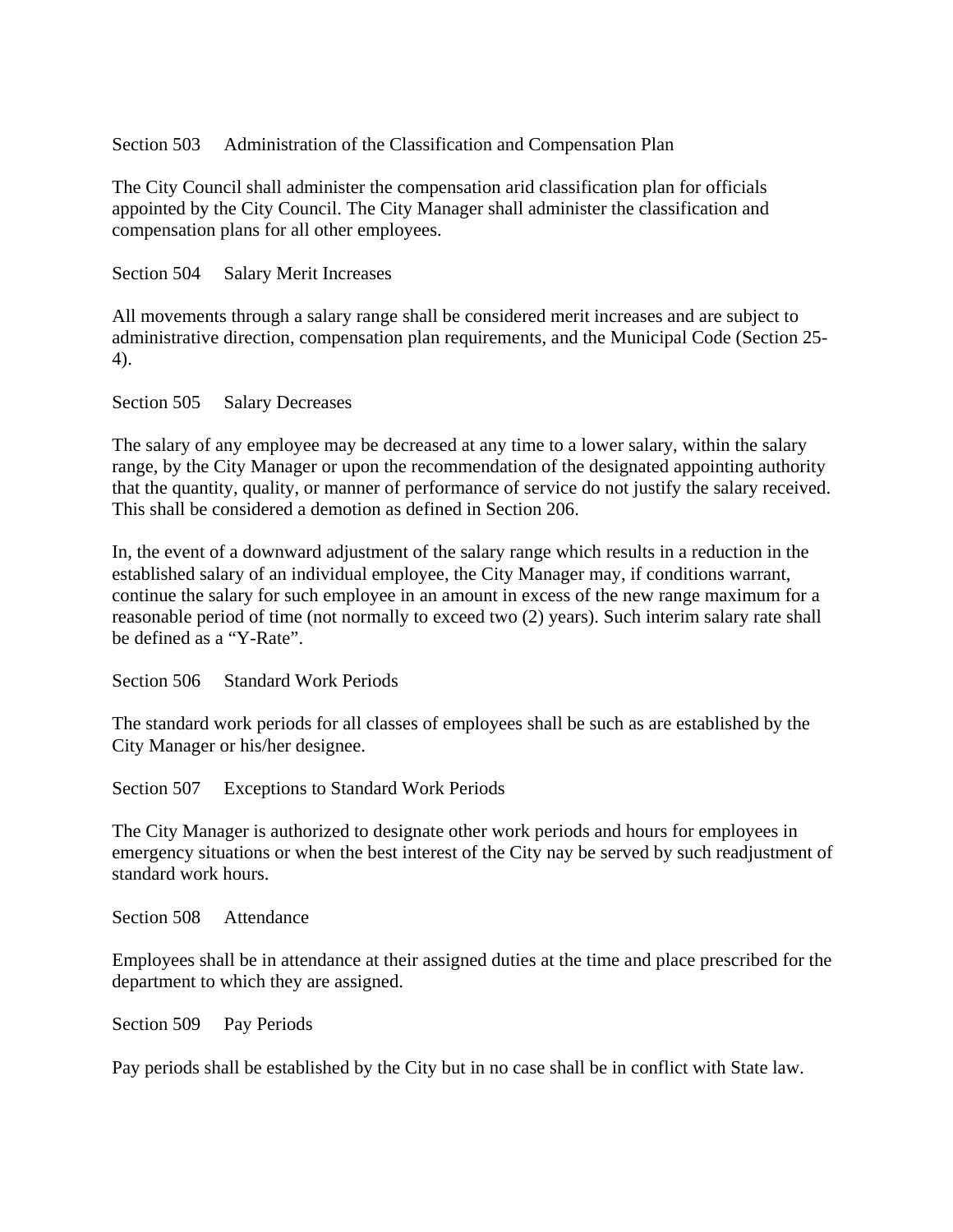### Section 510 Overtime Policy

It is the policy of the City of Salinas that overtime work be kept to a minimum, consistent with the protection of the lives and property of its citizens, and the efficient operation of activities of the City, and shall be authorized only under such administrative directives that the City Manager may prescribe. Pay for overtime work for employees shall be defined by State or Federal law and/or the appropriate City compensation plan.

## Section 511 Overtime Compensation Not Applicable

Overtime compensation shall not apply to those positions designated by administrative directive and State and Federal law.

Section 512 Deductions

Deductions from an employee's pay shall be made in accordance with prevailing laws, agreements and administrative directives established by the City Manager.

Section 513 Paid Holidays

Paid holidays shall be established in the appropriate section of the Compensation Plan.

Section 514 Compensation for Holiday Work

- A. Employees not normally required to work on holidays (regular or part-time regular employees whose duties do not normally require work on paid holidays) shall be compensated at the overtime rate for any time worked during the holiday except for those positions designated in the appropriate compensation plan.
- B. Employees whose work schedules normally require holiday work, a regular or part-time regular employee whose duties normally require work on paid holidays, shall be compensated for all eligible holidays and shall receive either additional salary equal to additional days pay or equivalent time off according to the appropriate compensation plan. Any employee on unpaid leave of absence shall not receive any compensation for holidays accruing during such leave.
- C. Temporary and part—time hourly employees are not eligible for paid holidays. If work is required during a paid holiday, temporary and part—time hourly employees shall be paid their regular rate of pay unless State or Federal law requires otherwise.
- D. Regular full or regular part—time employees assigned days off other than Saturday or Sunday (regular full or part—time employees whose work schedule require that the regular days off be other than a Saturday or Sunday) shall be granted an additional day off at the convenience of their department in the event a holiday falls on the regularly scheduled, day off.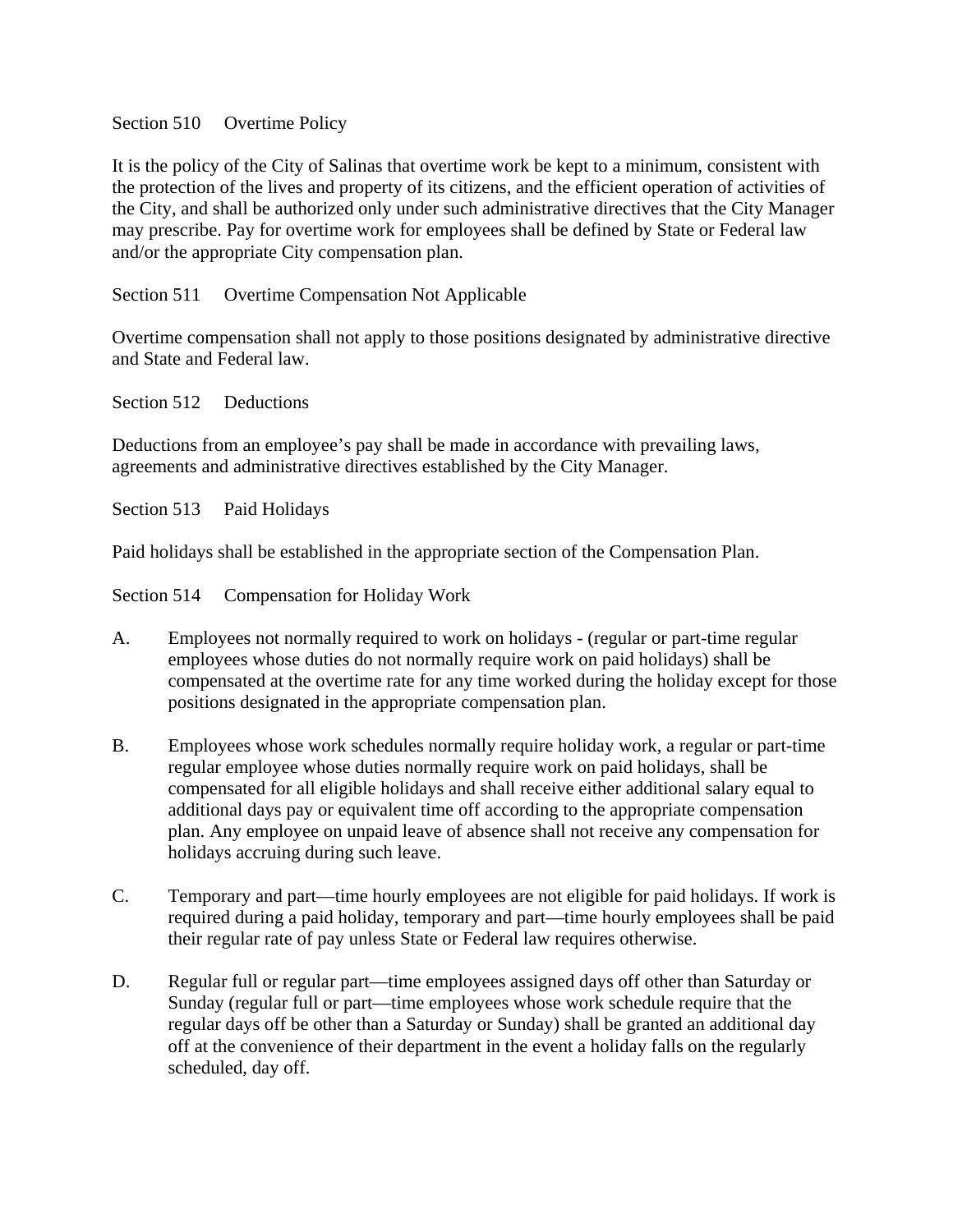E. Holidays not taken – Subject to administrative direction, holidays not taken may be paid at straight time rate prior to the end of the fiscal year or be added to the employee's vacation balance.

## ARTICLE VI TERMINATION

Section 601 Resignation

An employee wishing to leave the City service in good standing shall give at least two weeks notice unless because of extenuating circumstances the appointing authority agrees to permit a shorter period of notice. Such employee shall be allowed to remain on a paid status for at least two weeks provided that all rules and regulations are observed.

Section 602 Termination Non-Disciplinary Action

An employee may be terminated by the appropriate appointing authority at any time for cause. Such cause shall be other than cause for disciplinary action and shall include, but not be limited to physical disability or mental incapacity to perform the work. Full or part-time regular employees shall be given a written statement of the reasons for termination and may appeal such action in the manner provided in the grievance procedure.

Section 603 Termination - Abolition of Position - Lack of Work or Funds

An employee may be terminated because of the changes in duties or organization, abolition of position, shortage of work or funds, or completion of the work for which employment was made. Notice of termination will be given to the employee at least two weeks prior to the effective date of the termination. Appeal is not available to employees terminated under this section, but the Municipal Code shall prevail.

Section 604 Termination - Disciplinary Action

An employee may be terminated at any time as a disciplinary action as provided in Article XI of these Rules and Regulations.

Section 605 Retirement - General

Retirement from City service shall, except as provided in these Rules and Regulations, be subject to administrative directive, the Public Employees Retirement Systems laws in the case of public safety sworn personnel, and the City sponsored retirement plan in the case of qualified employees.

### ARTICLE VII VACATION

Section 170 Eligibility

Regular full time and regular part-time employees not covered by the Annual Leave Program shall be eligible for paid vacation leave in conformance with the appropriate compensation plan.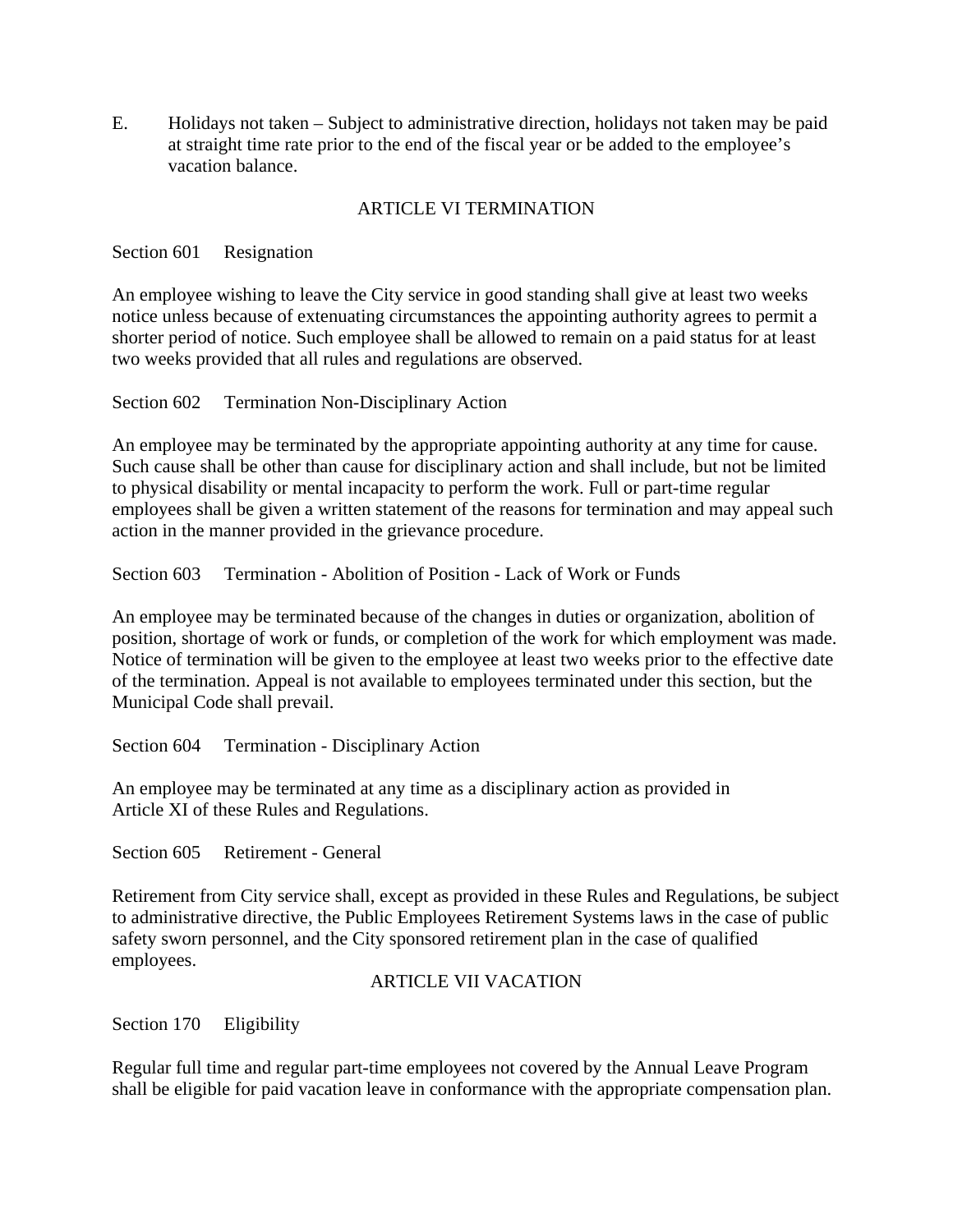Regular part-time employees shall be eligible for paid vacation on a pro rata basis in conformance with the appropriate compensation plan.

Temporary or part-time hourly employees and employees on original or disciplinary probation shall not be eligible for vacation leave.

Section 702 Rate of Accrual

Vacations will be accrued when an eligible employee is in a pay status and will be credited on a biweekly basis. Accumulated vacation ma~7 not exceed three times the annual rate of accrual unless prior written authorization for a specified amount is received from the City Manager. Each eligible employee shall accrue vacation at the rate established in the appropriate compensation plan.

### Section 703 Cessation of Accrual

In the event an employee fails to use vacation as provided in these rules, vacation accrual beyond the limits established in these rules and the compensation plan shall be prohibited and no other compensation nor form of recognition of accrual shall be made except that the accrual limits may be extended as defined in Section 702 of these rules.

Section 704 Holidays Falling During Vacation

In the event a specified City holiday falls within an employee's vacation period which would have excused the employee from work and for which no other compensation is made, an additional work day for each holiday shall be added to the vacation leave.

Section 705 Use of Vacation

The time at which an employee may use his or her accrued vacation leave and the amount to be taken at any one time shall be determined by the department director with particular attention to the needs of the City, but, as far as practical, considering the wishes of the employee. Employees shall not work for any other department of the City during vacation leave.

Section 706 Vacation Pay Upon Termination

Employees leaving City service and eligible for vacation leave shall be paid for accrued vacation at the employee's current rate of pay. Employees who terminate employment with the City and have less than 6 months continuing service or who are on original probation, shall not be compensated for accrued vacation. An eligible employee who dies in the City service shall have the amount of accrued vacation paid to his or her estate.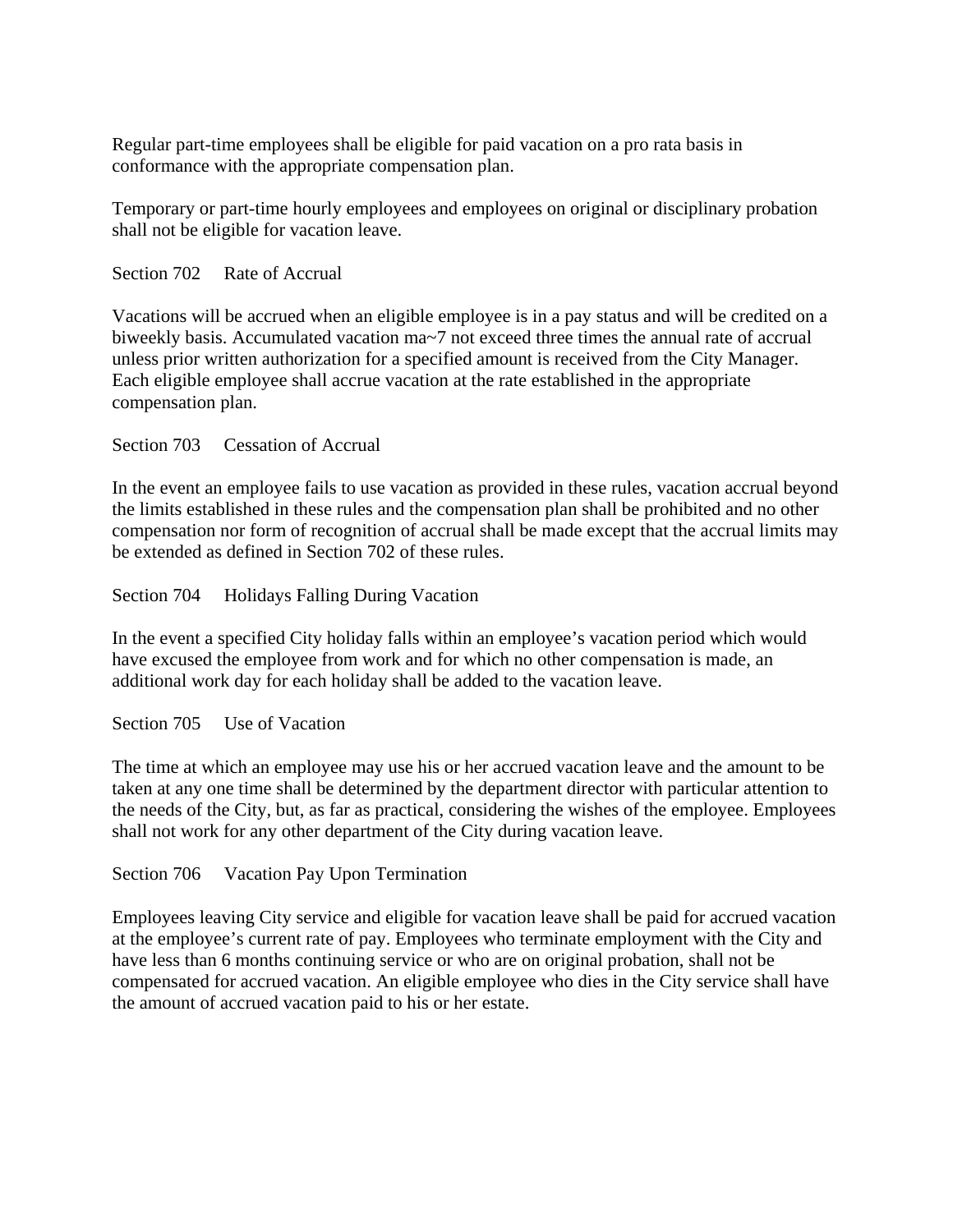Section 707 Vacation Pay Upon Unpaid Leave of Absence

An eligible employee granted an unpaid leave of absence may upon written request receive accrued vacation pay prior to such leave of absence.

Section 708 Advance Vacation Pay

No advance vacation pay shall be made unless approved by the City Manager.

## ARTICLE VIII SICK LEAVE

Section 801 Statement of Policy

Sick leave shall be allowed and used only in case of actual personal sickness or disability, or as authorized by this Article or the Personnel Rules and Regulations.

Section 802 Sick Leave Procedure

The City Manager shall establish controls and procedure for the administration of sick leave use which will be contained in the Personnel Rules and Regulations.

Section 803 Eligibility

Regular full time or regular par-time employees not covered by the Annual Leave Program shall be eligible to accrue and use sick leave.

Section 804 Accrual, and Accumulation

The maximum accumulation of sick leave will be 180 working days or the equivalent for fire shift personnel. Sick leave accrues as follows:

1 to 3 years – 9 days or equivalent shift days per year 3 plus years – 12 days or equivalent shift days per year

Sick leave shall accrue in a biweekly basis.

Section 805 Use of Sick Leave

Time off may be charged to sick leave with pay for the following purposes:

- A. Bona fide, non-industrial illness of the employee.
- B. Injury or disability incurred on the job by an employee in which sick leave supplements Workers' Compensation benefits.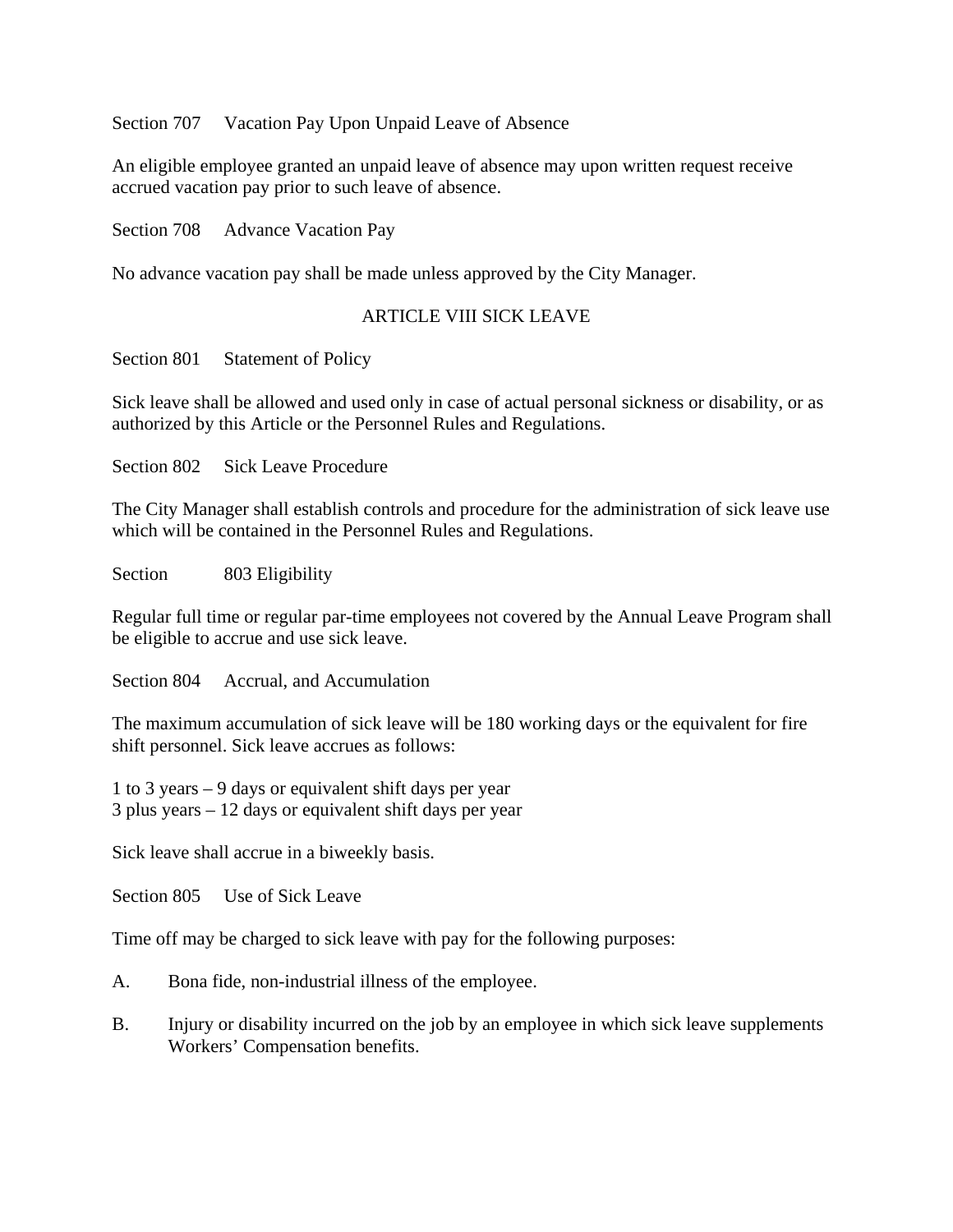- C. As provided in the appropriate compensation plan. Unless otherwise stated in an MOU or appropriate compensation plan, sick leave will not be granted for the following purposes:
	- 1. Illnesses of anyone other than the employee.
	- 2. Absences due to deliberately self—inflicted sickness or injury.
	- 3. Absence due to intentional misconduct.
	- 4. To pursue off-duty employment.

Rules governing the specific use of sick leave shall be found in the appropriate compensation plan and the Personnel Rules and Regulations.

Section 807 Depletion of Allowance

An employee may be granted a medical leave of absence without pay for a period not exceeding 60 days by the City Manager. If the employee is unable to return at the end of this period, he or she must request further medical leave every 30 days thereafter subject to the approval of the City Manager. If further leave is not granted, the employee's service with the City shall be considered terminated and no appeal shall be available. This section does not apply to cases involving Workers' Compensation issues where State law will apply.

Section 808 Payment for Accumulated Sick Leave

Payment for accumulated sick leave shall be established in the appropriate compensation plan.

Section 809 Forfeiture Upon Termination

Employees leaving the municipal service shall forfeit all accumulated sick leave except that amount found in the appropriate Memoradum of Understanding. In the event that notice of resignation or termination is given, sick leave may be used only through the day which was designated as the final date of work by such notice.

### ARTICLE IX ANNUAL LEAVE

Section 901 Eligibility

Regular full time and regular part-time employees shall be eligible for annual leave in lieu of vacation leave and sick leave in conformance with the appropriate compensation plan. Regular part—time employees shall be eligible for annual leave on a pro rata basis in conformance with the appropriate compensation plan. Temporary or part-time hourly employees and employees on original or disciplinary probation shall not be eligible for annual leave.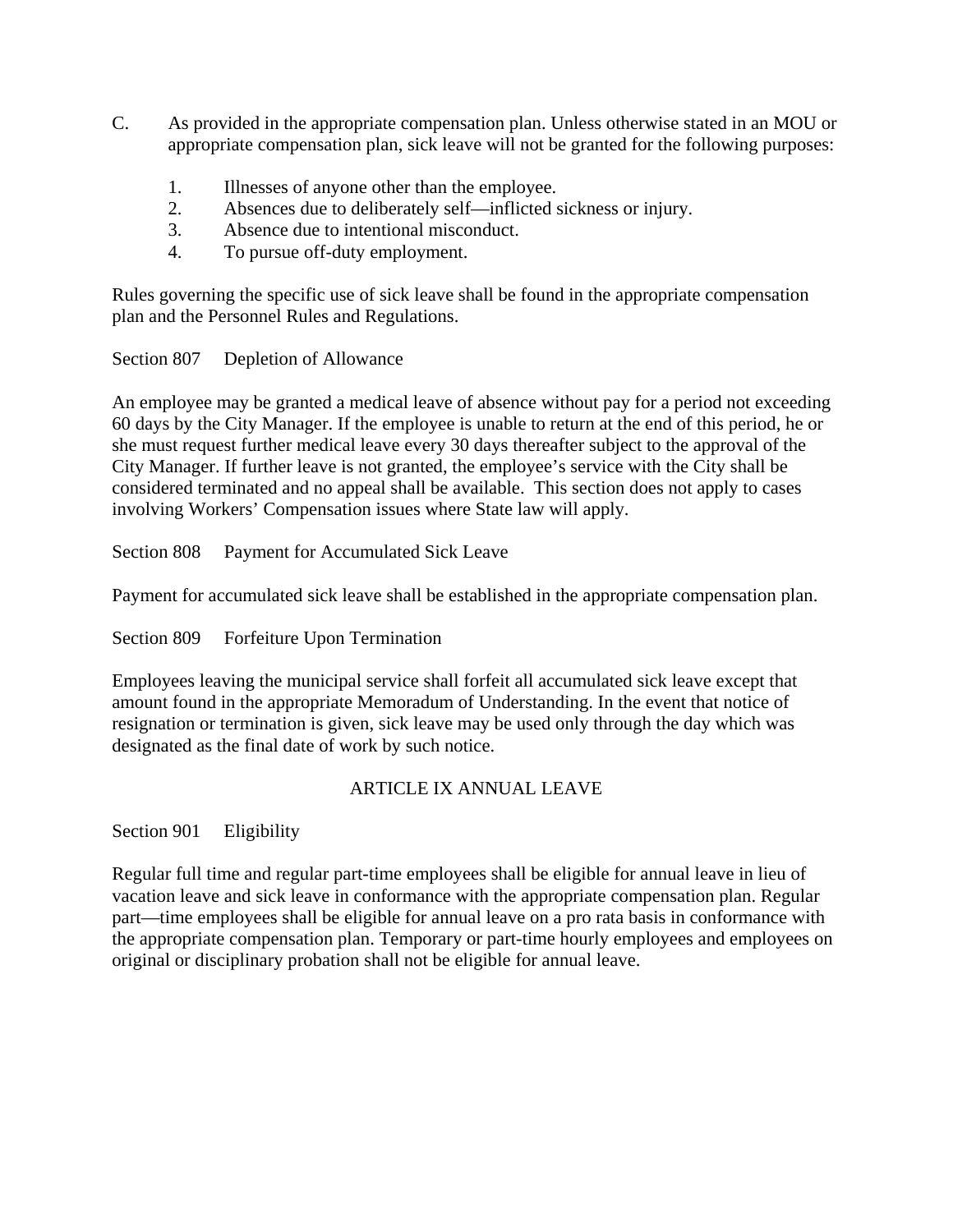### ARTICLE X LEAVE OF ABSENCE

#### Section 1001 Leave of Absence Without Pay

Leave of absence without pay may be granted in cases of emergency or where such absence would not be contrary to the best interest of the City. The City Manager may grant up to 30 days at any one time, however no leave of absence without pay may exceed a total of 12 consecutive months. Such leave so £ranted is not a right, but an authorized privilege. Employees on authorized leave of absence without pay may not extend such leave without expressed approval of the City Manager. No vacation, sick leave, or any other paid benefits shall be accrued or used during such leave.

Section 1002 Leave of Absence Bereavement Leave

A leave of absence may be granted to an eligible full time regular or part-time regular employee in conformance with the Personnel Rules and Regulations and the appropriate Memorandum of Understanding.

Section 1003 Absent Without Leave — Unauthorized Leave

Unauthorized leave of absence shall be considered to be without pay. Unauthorized leave of absence may result in termination of employment without notice to the employee and shall be considered to be resignation without notice.

Section 1004 Military Leave of Absence

State law shall govern the granting of military leave of absence and rights and requirements of employees returning from such leave.

Section 1005 Time Oft to Vote

Time off with pay to vote in any general or primary election shall be granted as provided by the California Election Code.

Section 1006 Jury Duty

Employees required to report for jury duty shall be granted a leave of absence with pay provided that the employee shall accept and remit to the City all fees, except mileage and subsistence allowance, within 30 days from receipt of such fees.

Section 1007 Maternity Leave of Absence

Maternity leave of absence shall conform with the Personnel Rules and Regulations.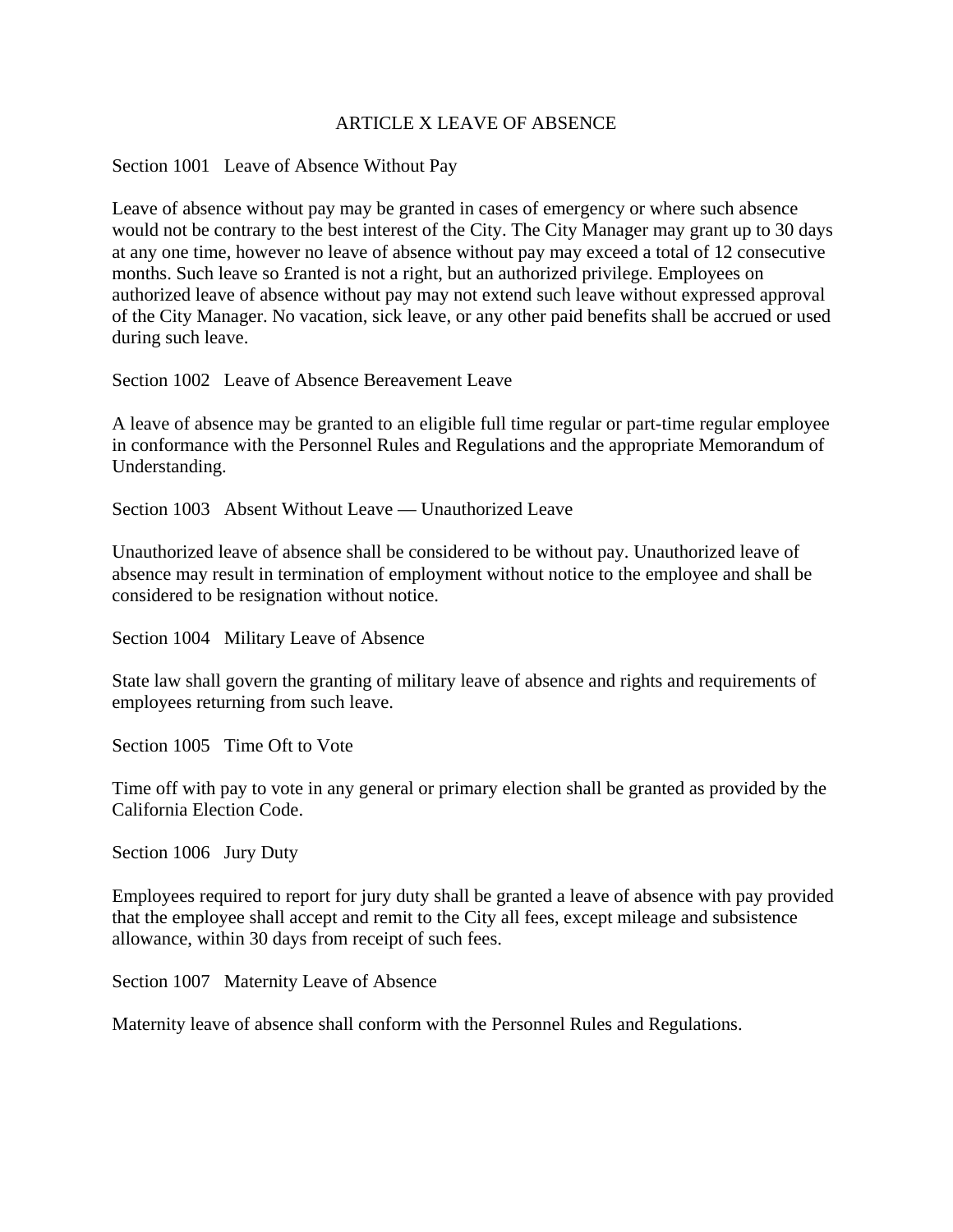Section 1008 Medical Leave of Absence

Refer to Article 8, Section 807.

# ARTICLE XI DISCIPLINARY ACTION

Section 1101 Definition

Disciplinary action shall mean written reprimand, suspension, disciplinary suspension, disciplinary reduction in salary, or discharge.

Section 1102 General

The City Manager may take disciplinary action against an employee under his/her control subject to this Article.

Section 1103 Causes for Disciplinary Action

Causes for disciplinary action may be taken against any employee for reasons which may include, but are not limited to:

- A. Inexcusable neglect of duty.
- B. Tardiness.
- C. Fraud in securing employment.
- D. Violation of safety rules.
- E. Fighting.
- F. Unauthorized leave of absence.
- G. Discourteous treatment of the public or other employees.
- H. Theft.
- I. Falsifying information, time cards, or City records.
- J. Possession of or under the influence of alcoholic beverages, non-prescription or unauthorized narcotics, or dangerous drugs during working hours and on City property.
- K. Refusal or failure to perform work assigned.
- L. A conviction or a plea of Nolo Contendere to a felony; conviction or a plea of Nolo Contendere of a misdemeanor involving moral turpitude.
- M. Unauthorized soliciting on City property.
- N. Sexual harassment.
- O. Refusal to take or subscribe to any oath which is required by law in connection with employment.
- P. Misuse of City property.
- Q. Accepting gratuities or bribes.
- R. Violation of any provisions of the Personnel Rules, this Personnel Resolution, the Municipal Code, Department Rules and Regulations, or administrative directives.

Section 1104 Notice of Disciplinary Action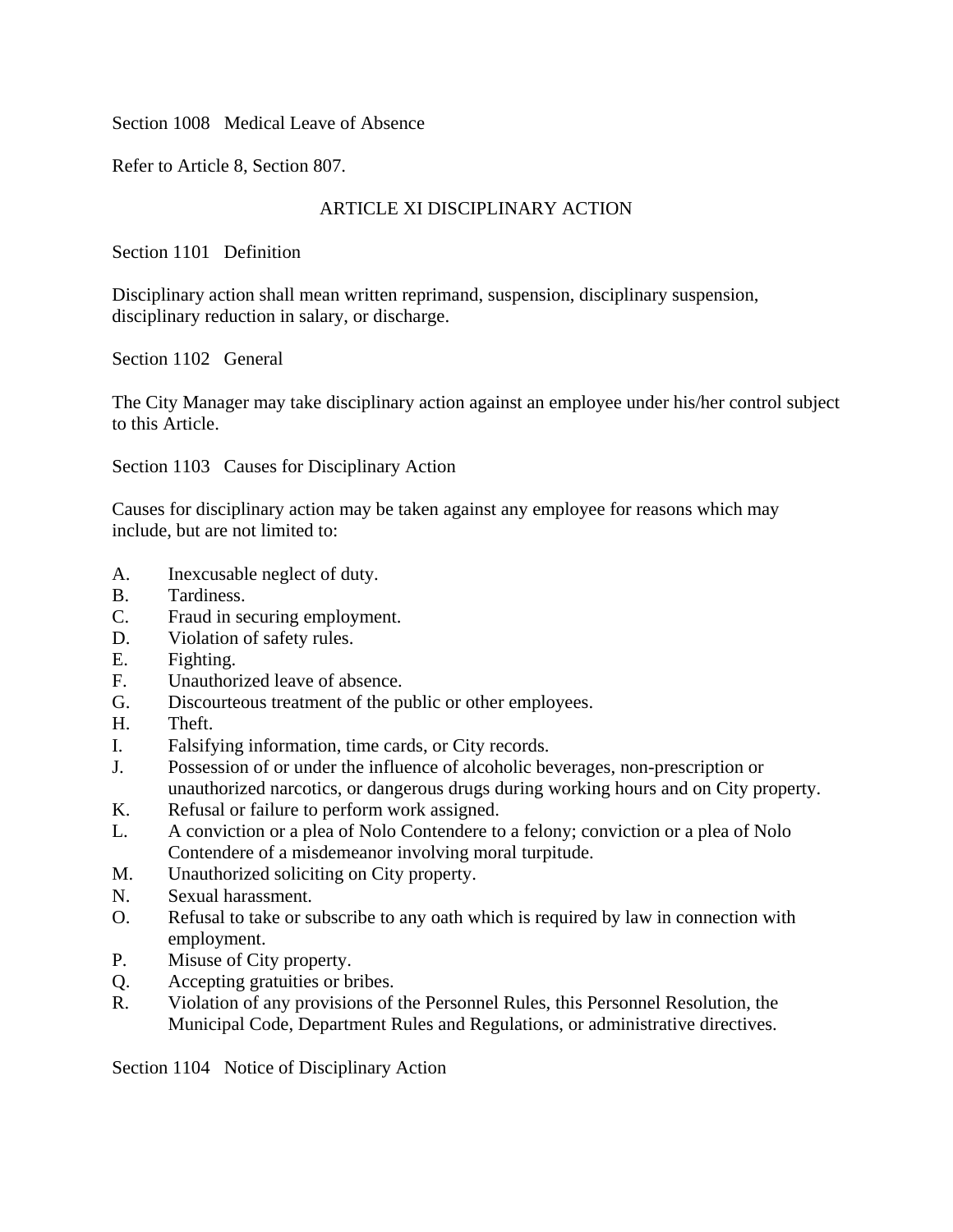Notice of disciplinary action shall conform with State law and shall include:

- A. Statement of the nature of the disciplinary action.
- B. The effective date of the action.
- C. A statement of the act or omission upon which the disciplinary action is taken.
- D. A statement advising the employee of right to appeal from the proposed action or the action itself.

Section 1105 Right of Appeal

Any employee shall have the right of appeal from any disciplinary action except oral and written reprimands. Such appeals must be filed and processed through the grievance procedure and/or in conformance with the Personnel Rules and Regulations.

# ARTICLE XII EMPLOYEE GRIEVANCES

This section sets forth administrative policies and procedures of employee grievances. For definition purposes, a grievance is any dispute concerning the interpretation or application of City of Salinas Municipal Code, Personnel Resolution, or the Rules and Regulations governing personnel practices or working conditions.

A. Handling of Grievances.

As a matter of general city policy, supervisors at all levels are expected to provide a receptive ear and open door policy for the discussion and review of employee grievances concerning conditions of employment. In the event an employee has a grievance, the employee will, at the earliest reasonable date, discuss the grievance with the immediate supervisor. There is no requirement for the employee to submit the grievance in writing at this point.

B. Appeal to Department Director.

If the grievance is not resolved by the supervisor within five working days, or if the employee disagrees with the supervisor's decision, the employee may appeal the matter to the department director. At this stage the employee may submit the grievance in writing or verbally. The department director will investigate the grievance and will notify the employee in writing of his decision within ten working days. In lieu of handling the grievance personally, the department director may establish a department grievance review committee to hear and study the grievance and to recommend appropriate action to the department director, who again, will notify the employee in writing and forward a copy of his decision to the Employee Relations Officer. Normally, this action will be accomplished in ten working days unless there are extenuating circumstances and a reasonable time extension is approved by the Employee Relations Officer.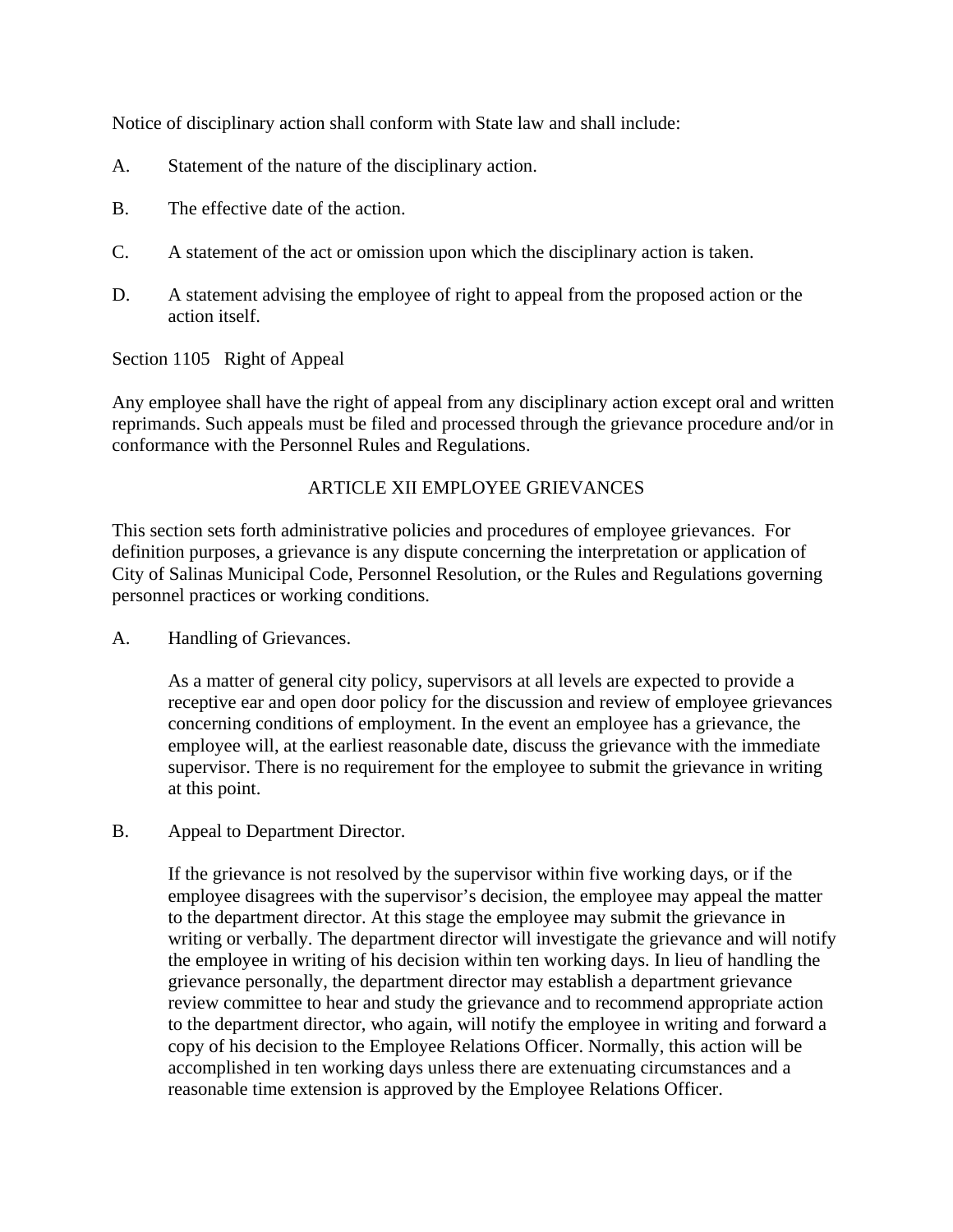C. Appeal to the Salinas Employee Relations Officer.

If the grievance is not resolved by the department director, the employee may appeal within 21 calendar days (three weeks) following the date of notification to the employee as provided in Section B above, to the Salinas Municipal Employee Relations Officer. The grievance shall be in writing and shall include the nature of the complaint. The Employee Relations Officer, after receipt of the grievance in writing, will render a written decision within three calendar weeks, unless there are extenuating circumstances which may require additional time, subject to approval of the Employee Relations Officer. In this case, the employee will be notified of the situation and given the time in which a decision will be reached. If the employee is not satisfied with the decision of the Employee Relations Officer, he/she may within 21 days (three weeks) of the service of the written decision, submit his/her appeal in writing to the Employee Grievance Board.

D. Appeal to the Grievance Board.

The grievance Board will hear the grievance at a special meeting and will report its findings, conclusions and recommendations to the employee, Employee Relations Officer, and City Council. At the hearing, the employee involved is entitled to have representation counsel if he/she so chooses. Since the Grievance Board is set up as an advisory body, its actions are not binding on the Employee Relations Officer or the City Council.

- E. Appeal to the City Council.
	- 1. After the Grievance Board has made its recommendation, the Employee Relations Officer's decision may be appealed to the City Council by addressing a communication to the Mayor within two weeks after his/her decision has been released. The City Council will schedule the appeal for consideration as soon as reasonable after receipt of the request. The decision of the Council shall be final.
- F. Recognized Employee Organization Grievance.

In the event a grievance is filed on behalf of a recognized employee organization alleging a violation of its MOU, the initial submission of the grievance will be to the Employee Relations Officer and subsequent steps will be outlined in Paragraph C(1) of this section.

## ARTICLE XIII OUTSIDE EMPLOYMENT

### Section 1301 Outside Employment

A. No employee of the City may engage in employment outside his/her official hours of duty unless approved by the City manager. Approval will be based on whether outside employment will cause or can cause a conflict of interest, and whether such outside employment will adversely affect the employee's position or efficiency on the City job.